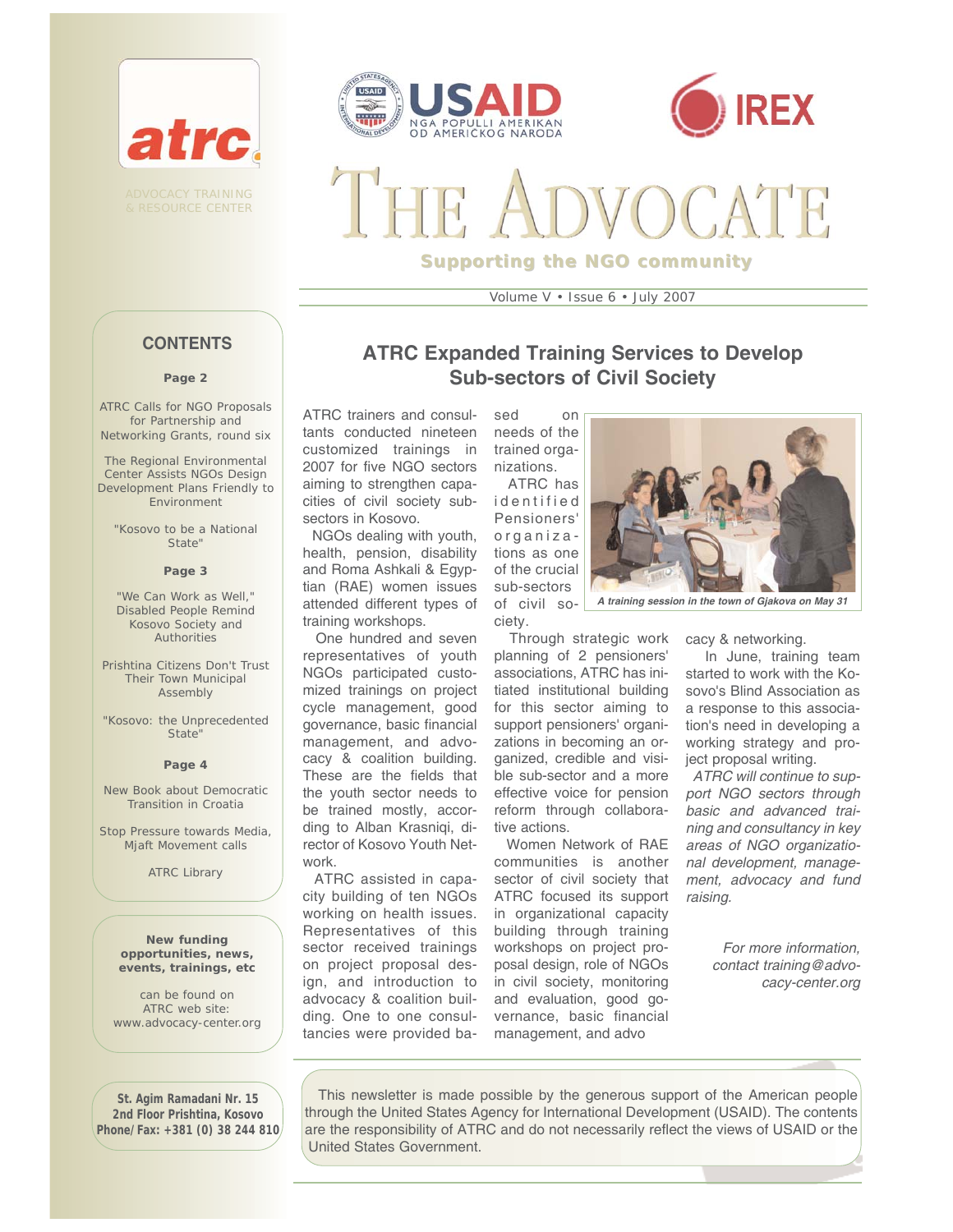### *NGO funding opportunity*

*Forum 2015*

### **"Kosovo to be a National State"**

"Forum 2015" organized a symposium on June 26 to discuss European identity of Kosovo. The symposium also aimed to further discuss the notions: nation, people, state, citizenship, etc. The panelists included national and international experts on identity issues.

"Paying regard to the majority of Albanians, Kosovo should be a national state, unlike Bosnia," professor Paul Garde, an expert on Balkans related issues said.

Muhamet Mustafa, representative of Forum 2015, stressed that Kosovo already has its European identity, not only based on its geographical position but also on current and past cultural and social facts, citizens' perception and vision for the future.

"Kosovo's involvement in the political map of Europe would contribute to its European identity," the panelists agreed.

Representatives from civil society, international institutions and organizations, university experts and media participated.

"Forum 2015" is a coalition between Kosovo Foundation for Open Society - Soros and Riinvest Institute that aims to unite civil society activities in Kosovo towards Euro-Atlantic integration.

*For more information, contact: riinvest@riinvestinstitute.org*

# **ATRC Calls for NGO Proposals for Partnership and Networking Grants, round six**

ATRC announced on July 19 a Request for Applications (RFA) for the sixth round of the IREX/Kosovo Civil Society Program Partnership and Networking Grants for Kosovo NGOs.

Partnership and Networking Grants will be awarded to eligible NGOs whose proposals contain a strong partnership and networking component between NGOs, and NGOs and other sectors (such as local or central government, private business sector).

Projects should also address critical issues in any of three grant target areas: transparency and anti-corruption, community development or ethnic reconciliation and conflict mitigation.

Duration of these grants is 6 months. NGOs are eligible to apply for grant funding up to \$18,000. The deadline for submitting proposals is August 3, 2007.

A comprehensive and detailed RFA package (including program description, eligibility criteria, application timelines, selection criteria and review process, required application forms and proposal guidelines and format) may be obtained from ATRC at Agim Rramadani, Nr.15, Prishtina, or downloaded from the website: www.advocacy-center.org.

The Kosovo Civil Society Program (KCSP) is a threeyear initiative funded by the United States Agency for International Development (USAID) and implemented by the International Research and Exchange Board (IREX). The goal of the program is the further development of Kosovo civil society and the NGO community in becoming a vibrant and viable sector that plays a significant role in representing Kosovo's diverse citizenry and shaping public policy.

*For more information, call 038 244 810 or e-mail grants@advocacycenter.org*

# **The Regional Environmental Center Assists NGOs Design Development Plans Friendly to Environment**



Representatives of the Regional Environmental Center (REC) in Prishtina informed local NGOs about their new project "Sustainable Kosovo: capacity building of environmental civil society", at an information meeting organized by ATRC on July 13.

The project aims to train NGOs dealing with environmental issues in Kosovo in order to establish a vital, critical and cooperative movement that is capable to help socio-economical reconstruction and design development plans friendly to environment.

Zeqir Veselaj, representative of REC in Prishtina, outlined project objectives, activities, expected results, as well as opportunities for environmental NGOs such as training, public awareness campaigns, and study visits outside Kosovo. The project will last 3 years.

*For more information, contact info@kos.rec.org*



*Kosovo field office of the Regional Environmental Center focuses its work on civil society development and capacity building, environmental policy making, ecological agriculture, environmental engineering (air quality), waste management (prevention and recycling), local environmental action plan, sustainable development practices, and information dissemination*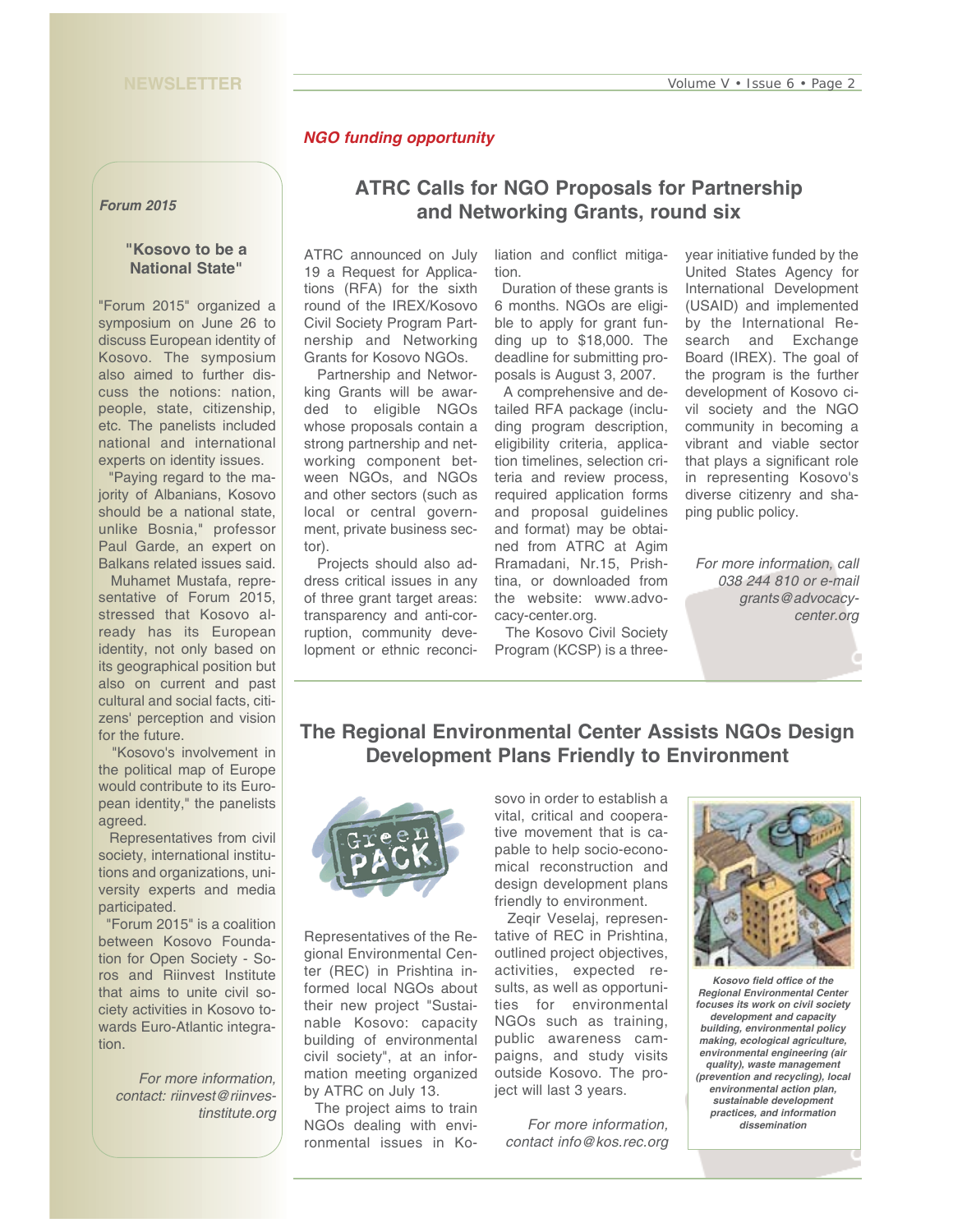### *New NGO publication*

### **"Kosovo: the Unprecedented State"**

The Kosovar Institute for Policy Research and Development (KIPRED) published in July a new policy research paper, entitled "Kosovo: the unprecedented state."

The publication included information about ethnic cleansing and attempt of genocide, dissolution of the common state, illegal downgrade of Kosovo's status, a clearly defined territory with distinct boundaries, will of the majority to split, open status under international protectorate, democratic state running capacity…

"This paper argues that Kosovo's quest to independence is a unique case, hence it entitles Kosovo to break independent without violating international law. The case made here is based on a number of arguments, from the specific political dynamics that have brought Kosovo to this day, its legal and moral right to state succession from former Yugoslavia as a federal entity, to the attempted genocide and consistent brutal treatment of the Albanian majority for decades", the paper's introduction said. "For most analysts, the dilemma is no longer "whether" Kosovo will become independent, but "when" and "how".

*The publication is available at www.kipred.net* 

# **"We Can Work as Well," Disabled People Remind Kosovo Society and Authorities**

Association of disabled people "HandiKos" initiated a Kosovo wide debate about employment right for these citizens to remind Kosovo society and decision-makers that "they can work as well".

HandiKos organized fourteen roundtable discussions in seven regions of Kosovo during February - June 2007 focusing on legal infrastructure related to disabled people, and administrative procedures for their employment.

The discussions resulted with several recommendations which were presented by HandiKos on June 21 at the Prishtina roundtable meeting, attended by representatives of civil society, local and central institutions, and business sector.



"Employment of disabled people should not be considered a social demand. Citizens with disabilities must have equal employment opportunity rights based on their professional abilities," Halit Ferizi, Handikos Director said.

Participants criticized Government's approach, saying that governing insti

tutions are available to listen but not to accept suggestions from disabled persons' organizations. "Public perception towards disabled people is negative and there is no will among employers to hire this group of citizens," they added.

*There isn't any Strategic or Action Plan on local, regional or national level to deal with employment issues of disabled people in private or public sectors… the recommendations included. For the whole document, contact Handikos prishtine 038@hotmail.com*

ATRC supported this initiative through IREX Kosovo Civil Society Program, funded by USAID

### *NGO poll*

# **Prishtina Citizens Don't Trust Their Town Municipal Assembly**



*Citizens of Prishtina urge municipal officials to work on behalf of citizens' interests, according to a poll conducted by the NGO "New Millennium"*

Most of the Prishtina citizens are not satisfied with their town public funds management and the work done by Municipal Assembly, a poll conducted by New Millennium NGO re-

which included 300 citizens representing 15 different neighborhoods of the capital town. The poll, conducted in April and published in June, was

part of the project "Citizens' Trust towards Municipal Assembly of Prishtina," supported by ATRC and IREX.

28.3 % of respondents were totally unsatisfied with

municipal administrative services, whereas 56.7 % said to be partially satisfied, Nehat Bllacaku, director of the New Millennium said.

The poll included several recommendations from citizens, who urged municipal officials to work on behalf of citizens' interests and not their individual ones, be transparent on what they do, prevent corruption, stop illegal constructions, and change the managerial staff.

*For more information, contact: ojqmileniumiiri@yahoo.com*